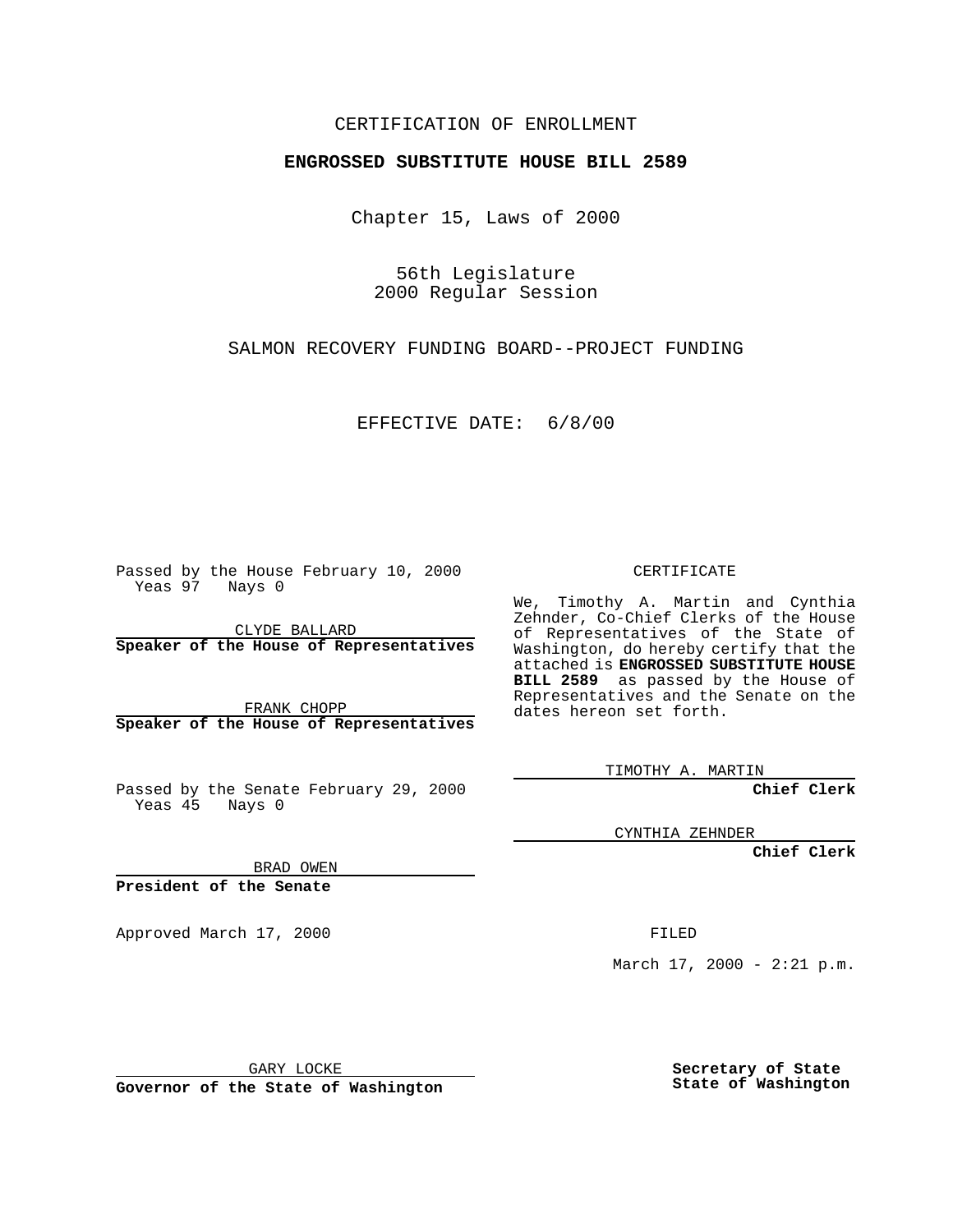## **ENGROSSED SUBSTITUTE HOUSE BILL 2589** \_\_\_\_\_\_\_\_\_\_\_\_\_\_\_\_\_\_\_\_\_\_\_\_\_\_\_\_\_\_\_\_\_\_\_\_\_\_\_\_\_\_\_\_\_\_\_

\_\_\_\_\_\_\_\_\_\_\_\_\_\_\_\_\_\_\_\_\_\_\_\_\_\_\_\_\_\_\_\_\_\_\_\_\_\_\_\_\_\_\_\_\_\_\_

Passed Legislature - 2000 Regular Session

## **State of Washington 56th Legislature 2000 Regular Session**

**By** House Committee on Natural Resources (originally sponsored by Representatives Buck, Regala, Stensen, Anderson, Sump, G. Chandler, Pennington, Ericksen, Clements, Eickmeyer, Doumit, Alexander, Rockefeller and Dunn)

Read first time 02/02/2000. Referred to Committee on .

1 AN ACT Relating to clarifying what projects are eligible for 2 funding by the salmon recovery funding board; and amending RCW 3 75.46.170.

4 BE IT ENACTED BY THE LEGISLATURE OF THE STATE OF WASHINGTON:

5 **Sec. 1.** RCW 75.46.170 and 1999 sp.s. c 13 s 5 are each amended to 6 read as follows:

7 (1) The (( $\{\text{salmon recovery funding}}$ )) salmon recovery funding board shall develop procedures and criteria for allocation of funds for salmon habitat projects and salmon recovery activities on a state-wide basis to address the highest priorities for salmon habitat protection and restoration. To the extent practicable the board shall adopt an annual allocation of funding. The allocation should address both protection and restoration of habitat, and should recognize the varying needs in each area of the state on an equitable basis. The board has the discretion to partially fund, or to fund in phases, salmon habitat projects. The board may annually establish a maximum amount of funding available for any individual project, subject to available funding. No projects required solely as a mitigation or a condition of permitting are eligible for funding.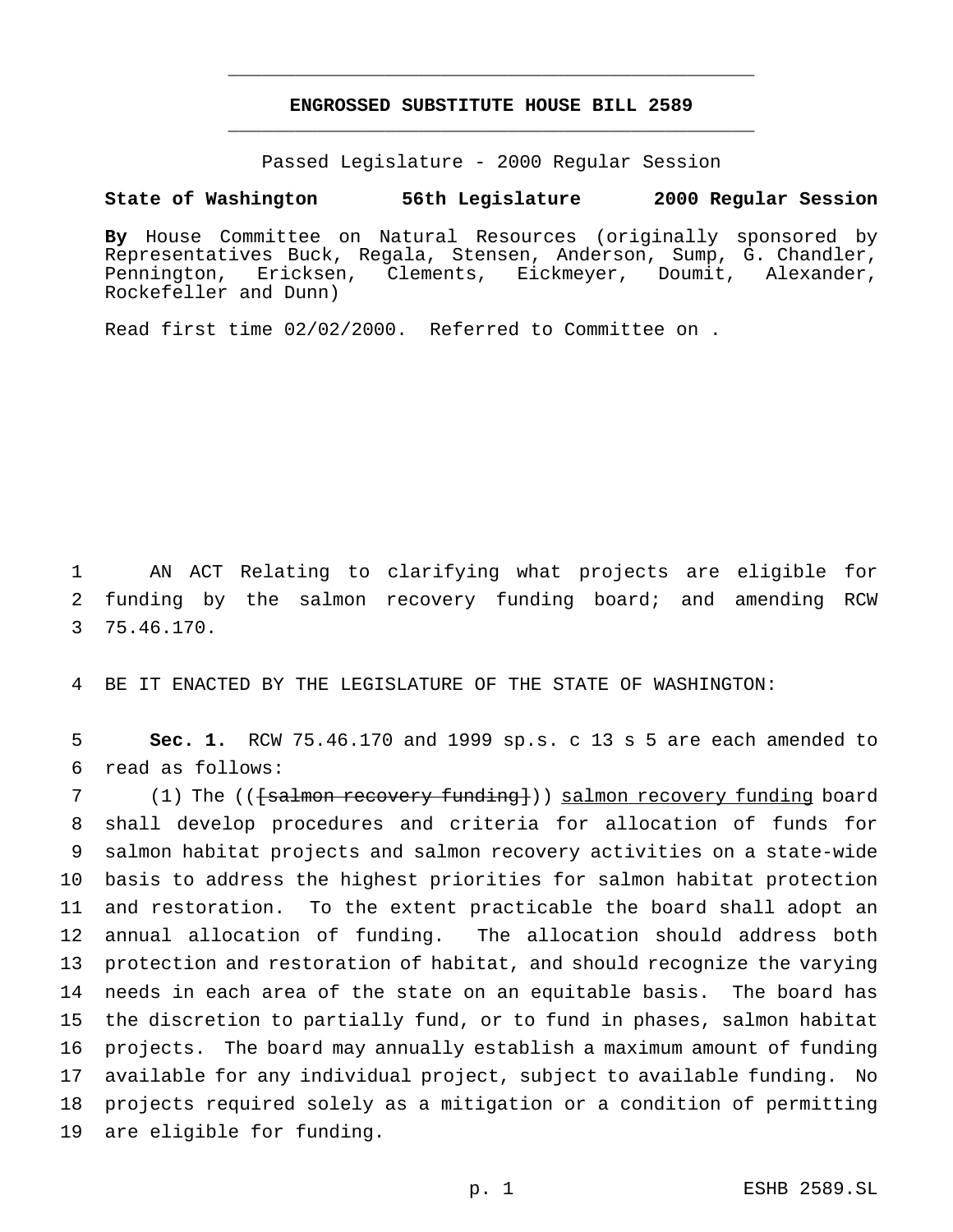(2)(a) In evaluating, ranking, and awarding funds for projects and activities the board shall give preference to projects that:

 (i) Are based upon the limiting factors analysis identified under RCW 75.46.070;

 (ii) Provide a greater benefit to salmon recovery based upon the stock status information contained in the department of fish and wildlife salmonid stock inventory (SASSI), the salmon and steelhead habitat inventory and assessment project (SSHIAP), and any comparable science-based assessment when available;

 (iii) Will benefit listed species and other fish species; and (iv) Will preserve high quality salmonid habitat.

 (b) In evaluating, ranking, and awarding funds for projects and activities the board shall also give consideration to projects that: (i) Are the most cost-effective;

(ii) Have the greatest matched or in-kind funding; and

 (iii) Will be implemented by a sponsor with a successful record of project implementation.

 (3) The board may reject, but not add, projects from a habitat project list submitted by a lead entity for funding.

 (4) For fiscal year 2000, the board may authorize the interagency review team to evaluate, rank, and make funding decisions for categories of projects or activities or from funding sources provided for categories of projects or activities. In delegating such authority the board shall consider the review team's staff resources, procedures, and technical capacity to meet the purposes and objectives of this chapter. The board shall maintain general oversight of the team's exercise of such authority.

 (5) The board shall seek the guidance of the technical review team to ensure that scientific principles and information are incorporated into the allocation standards and into proposed projects and activities. If the technical review team determines that a habitat project list complies with the critical pathways methodology under RCW 75.46.070, it shall provide substantial weight to the list's project priorities when making determinations among applications for funding of projects within the area covered by the list.

 (6) The board shall establish criteria for determining when block grants may be made to a lead entity or other recognized regional recovery entity consistent with one or more habitat project lists developed for that region. Where a lead entity has been established